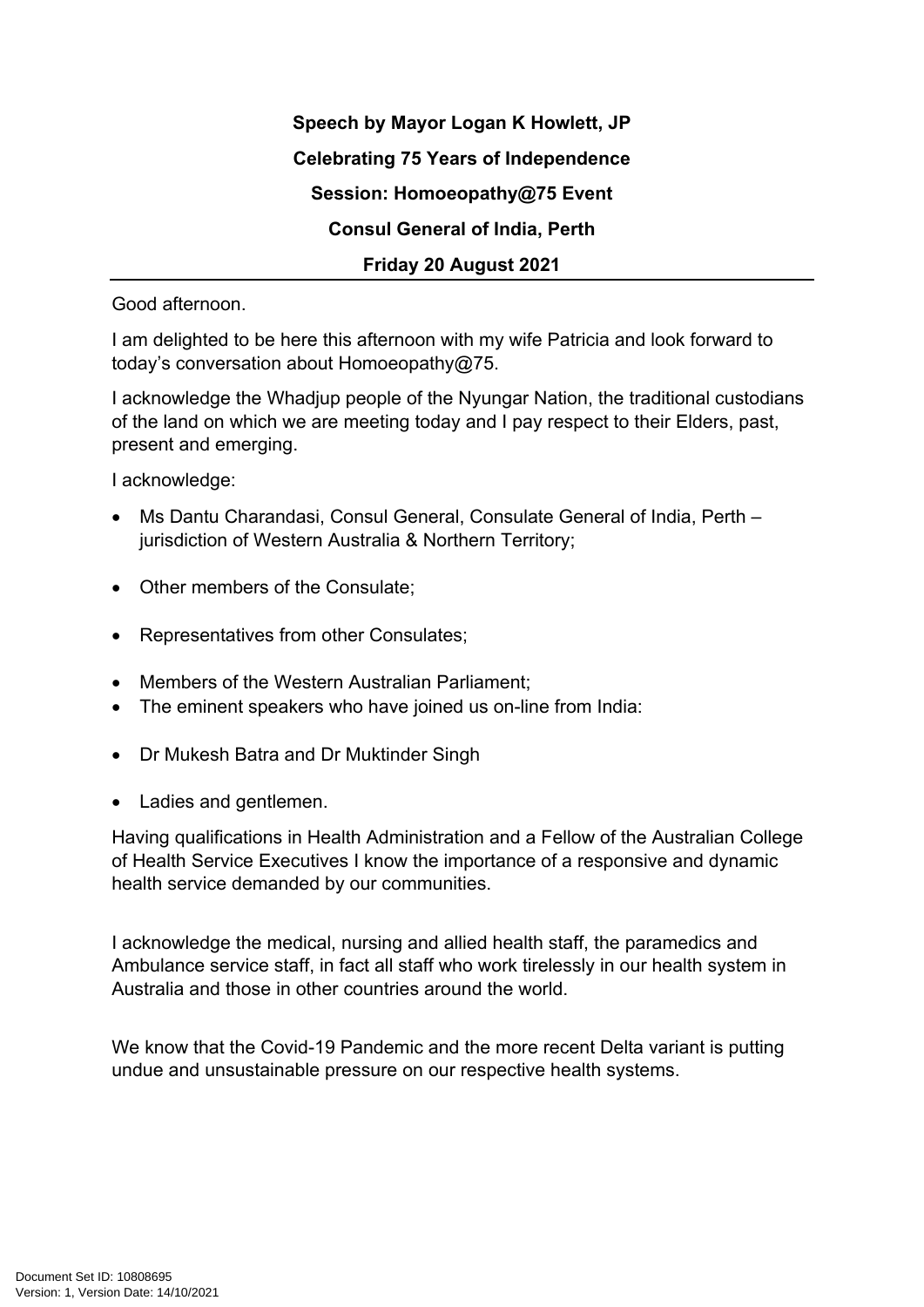Today's topic of Homoeopathy@75 is certainly one of interest and from my limited research a 200 year old form of alternative medicine that claims to stimulate a healing response and strengthen the body's ability to heal itself.

Those who practice it claim that it is a holistic system of medicine based on the theory of treating 'like with like' – the use of tiny amounts of natural substances like plants and minerals which stimulate the healing process.

People use it to maintain health and to treat a wide range of long term illnesses such as allergies, atopic dermatitis, rheumatoid arthritis, and irritable bowel syndrome.

Others use it to treat minor injuries such as cuts and scrapes and muscle strains or sprains.

I know that the first nation people of Australia; the Aboriginal and Torres Strait Islander people – the longest continuing culture in the world dating back over 60,000 years use a variety of bush tucker and parts of plants to treat various ailments.

Such is the health benefits of many of these ancient cures that they are becoming increasingly accepted in the treatment of minor ailments across the entire community of Australia.

This knowledge is passed down through the generations; not through being written down in books; but by the Elders who share their knowledge through dream time stories and practical demonstrations of harvesting the leaves, fruits, berries, flowers, tree bark and a variety of insects.

As the market grows through the product becoming available in shops so the wisdom of those Elders who have passed their knowledge down through the generations gains more prominence.

The Australian health system is responding to a range of these alternative medicines and procedures; and in some cases, they have been accepted for use and application to a broader section of the community.

Much like the early days when physiotherapists, chiropractors and other lesser known health practioners fought hard to have their services recognised as an integral part of the Australian Health System.

I look forward to gaining more knowledge of Homoeopathy and the benefits it has been providing to people around the world for over 200 years.